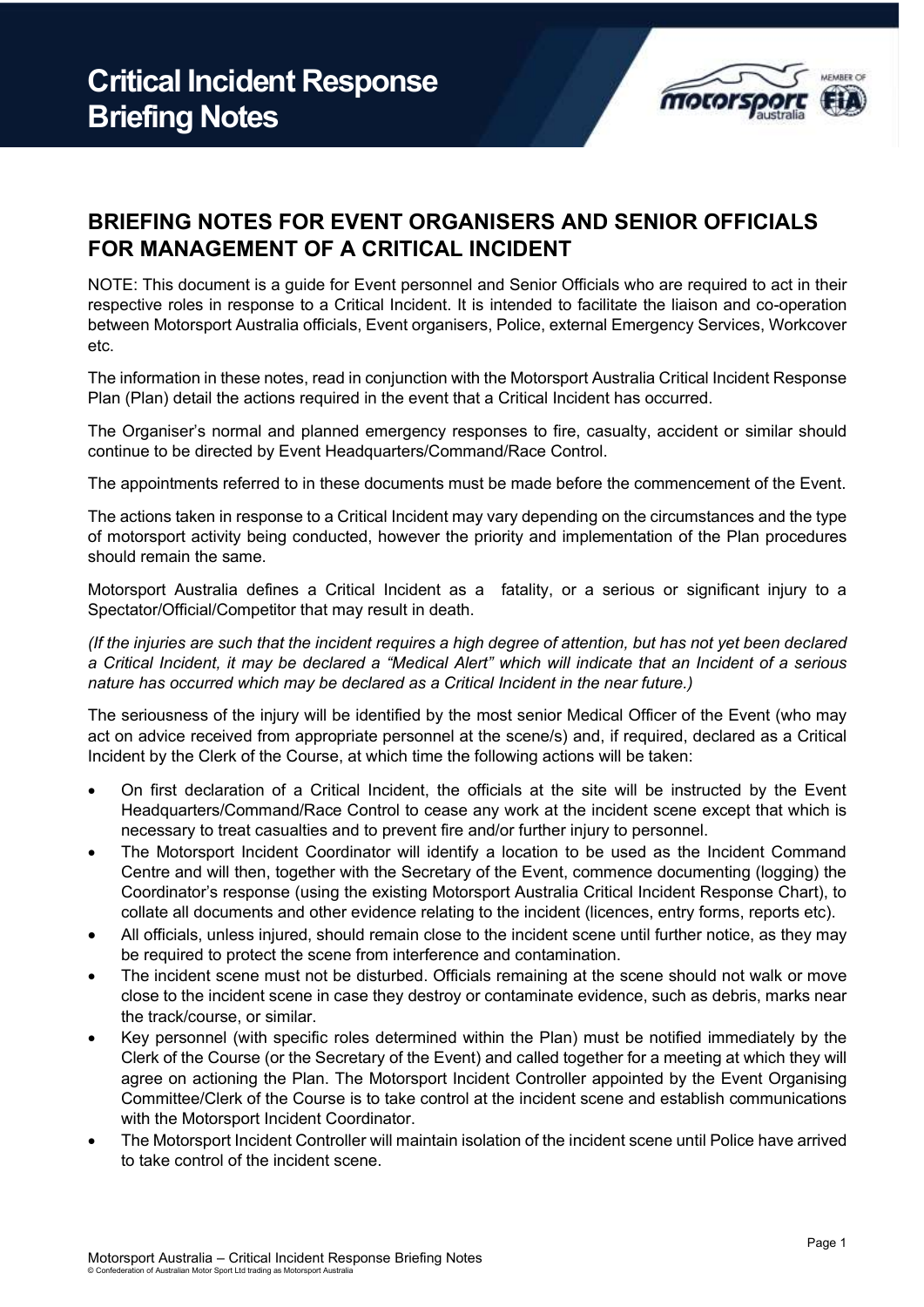

- If not already initiated, the Motorsport Incident Coordinator will arrange attendance to the event precinct and to the incident scene by Police and other Emergency Services as required.
- The Motorsport Incident Controller will then act as liaison to the Police and assist them with their duties. At this stage, the Motorsport Incident Controller should commence identifying which officials were eyewitnesses to the incident, and record their names and contact details. They should also be conscious of the possible need for trauma counselling for any personnel present and pass this information on to members of the medical team, or to the Event Command Centre.
- The Motorsport Incident Coordinator will also assist the Stewards and Police to collect the information they require. From this point, all appropriate documents, reports, video images and photos must be passed onto the Motorsport Incident Coordinator.
- The Clerk of the Course as the Motorsport Incident Coordinator (or their nominee as Motorsport Incident Coordinator) will remain in Event Headquarters/Command/Race Control and continue to direct the on-ground emergency responses, control the movement of all officials, and ensure that a log is established to record all actions initiated by the Command Centre in response to the incident. The Clerk of the Course or their nominee must also keep the Motorsport Incident Coordinator aware of all actions and developments.
- The Clerk of the Course or the Motorsport Incident Coordinator (if the Clerk of the Course has nominated another official to act in that role) should notify and brief Senior Event and sporting management personnel of the incident. This group of people include the Police, the Event Organisers, the venue owner, and the national (Motorsport Australia) and/or international (FIA) sporting bodies involved in the Event. They should be briefed on the incident and be informed about the response by the Clerk of the Course and the Motorsport Incident Coordinator.
- The Motorsport Australia Emergency Contact must be immediately notified once a Critical Incident has been declared. The contact details are included with the Permit Paperwork issued to the Event Organiser. This will trigger a pre-planned response from Motorsport Australia to support the Organisers and Officials, making use of facilities (by phone or in person) to assist officials at the scene cope with the demands of the incident.
- A key element of the Motorsport Australia response is the management of all communications to the media, and other sources as relevant. No one from the Event should provide any statement or information in relation to the incident at all; this includes responding to enquiries from media outlets, or posting any information (or images) on Social Media. Motorsport Australia will manage the release of all communications and information, and the appointed Motorsport Australia Media Manager will liaise directly with the Clerk of Course, or appointed representative.
- Officials and emergency services at the incident scene will continue to provide treatment and/or assistance to casualties. They will commence identification of casualties so that notifying next of kin can occur. This will normally be undertaken by Police however, it may be actioned by the Motorsport Incident Coordinator and the Secretary of the Event under direction of Police or the Motorsport Australia Legal Counsel. It is imperative that Emergency Contact details for all competitors and officials be available promptly for this purpose.
- The Motorsport Incident Coordinator must notify the Workcover/Safe Work authority and take note of and comply with their requirements. If Air transport is involved, then CASA must also be informed.
- The Motorsport Incident Coordinator will arrange to secure the Event's Medical Centre and all routes to this facility, including routes linking the Medical Centre to outside roads and also secure an appropriate helicopter landing area.
- A Peer Support Coordinator will be appointed to monitor the need for a response to individuals requiring personal assistance, and to arrange trauma counselling if considered appropriate. This should be done in conjunction with the Motorsport Australia Emergency Contact. Motorsport Australia has a professional counselling provider available if required.
- The Motorsport Incident Controller will assist Police at the incident scene (where necessary), collecting the requested information including (but not limited to) measurements, photos, witnesses etc. which